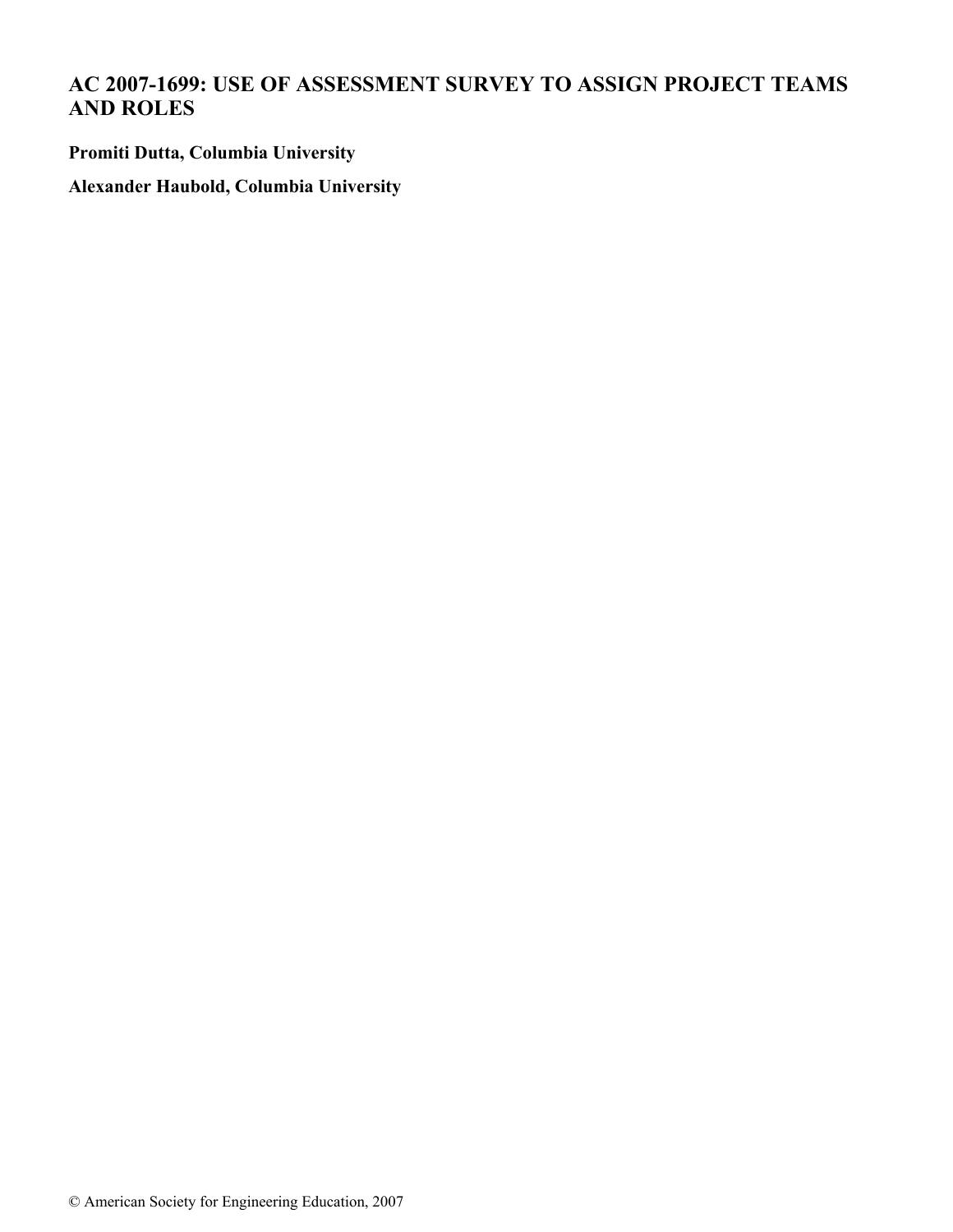# **Use of Assessment Survey to Assign Project Teams and Roles**

#### **Abstract:**

Effective assignment of teams and distribution of tasks within a group is an arduous task. Successful teams display harmony, successfully completed projects, and effective skill utilization of all members. Weak teams demonstrate ineffective dynamics, poorly completed projects, and underutilized team members. We propose a method to assign team members and to delegate members with equally weighted tasks using assessment surveys.

Our method is applied in a first-year project-based engineering design course with approximately 180 students each semester since Spring 2003. The course is divided into 4 sections each consisting of at most 45 students per section. Each student is assigned to a team consisting of at most five students working on an engineering design project with a community partner. The use of community partners requires students to develop professional skills such as verbal and nonverbal communication as well as technical engineering design principles.

We propose the use of pre-course assessments to determine students' skill sets in technical, professional, and managerial roles. We also account for diverse students' background and interest levels in certain fields. The evaluation of these surveys results in the assignment of teams with each student possessing unique traits and characteristics to aid the team in the completion of the assigned project. We discuss the method of evaluating such result to properly assign teams in this paper.

We assign team members to five different roles based on survey results: (1) primary facilitator, (2) secondary facilitator, (3) process observer, (4) timekeeper, and (5) conflict manager. The primary and secondary facilitators are students that possess the most experience in professional and managerial roles. These individuals are required to oversee team progress and maintain clear communication with the community partner and course instructors about project status. The process observer role is for an individual with strong nonverbal professional communication skills. The student is responsible for composing all written project status reports and final project report for the community partner and course instructors. The timekeeper and conflict manager roles are useful in ensuring that the team remain focused throughout the course of the project. They are also delegated to students with stronger technical skills. These students focus on meeting the technical requirements required by the project. The hierarchal structure in role assignment facilitates maintaining harmony amongst team members.

At the end of every semester, students are required to submit a personal reflection discussing his or her team working experience in addition to rating their fellow peers. Students on teams with good team dynamics indicate a level of satisfaction with respect to their completed projects and group, while the converse is true for students on teams with poor team dynamics. Community partners and course instructors also evaluate the teams' effectiveness as a group. Our results indicate a direct correlation between team harmony and quality of project from a pedagogic view. Methods to facilitate evaluation of pre-course assessment surveys are underway.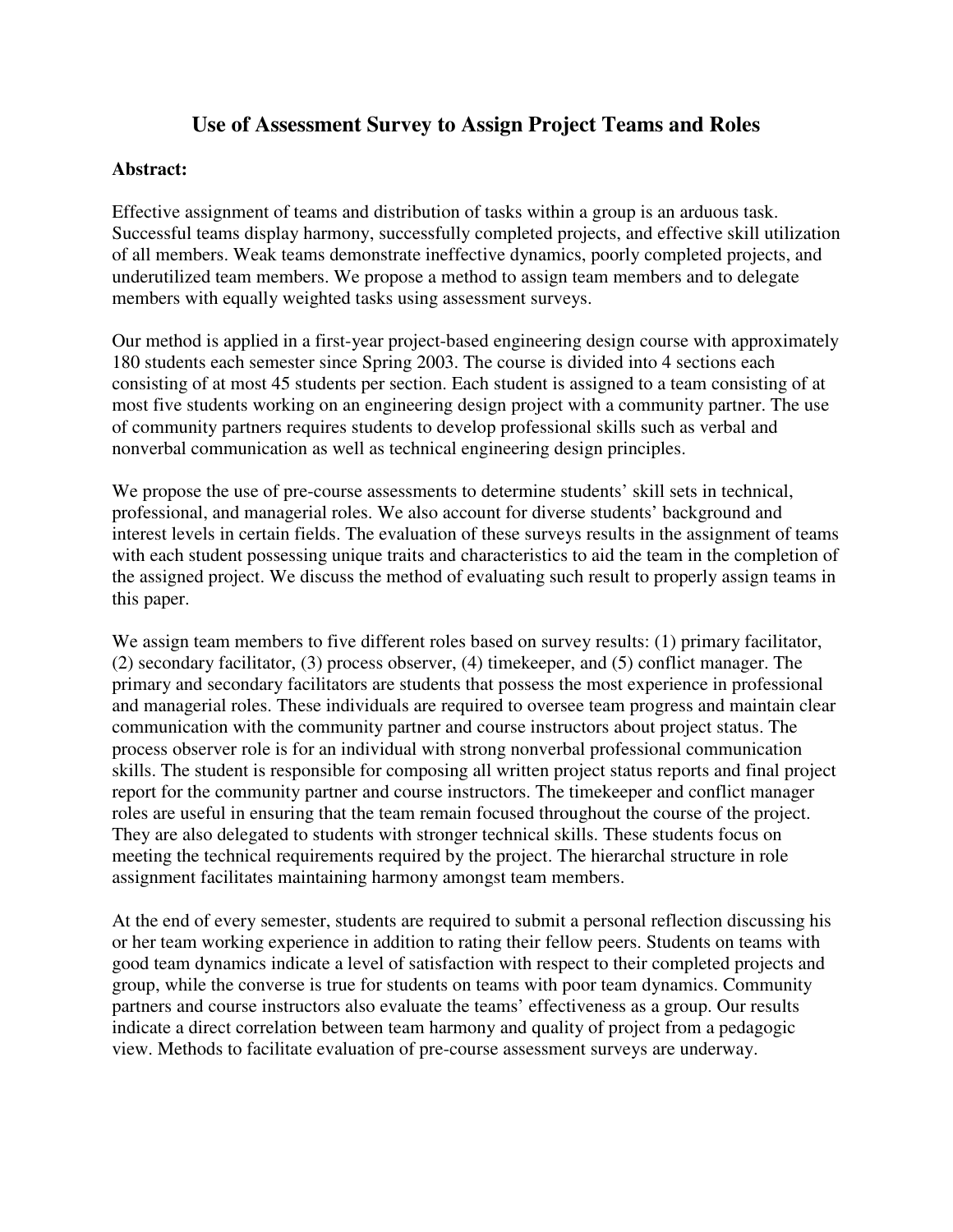#### **Introduction:**

A team is defined as a group of people who aggregate to fulfill a common goal. Functional teams are a key factor in the completion of successful projects. Effective distribution of work amongst team members allows for individuals not to feel overwhelmed with assigned tasks. In addition, assuring that each member is assigned to tasks that best match their strengths ensures that there is no weak component present in the completion of the project. Team failures usually arise when there is an unbalanced workload on its members or when certain members are given tasks that do not address their strengths or interests.  $\frac{1}{2}$ This basic concept of functioning teams is critical in our engineering design course.

## **Course Structure:**

The required engineering design course is offered every academic term to all first-year engineering students. The main goal of the course is to give students the opportunity to learn about engineering and explore an overview for their proposed field of study. The method we have chosen is a hands-on approach to give students real experience in the field of engineering. To successfully accomplish this goal, we have established a Community Service-Learning Program (CSLP) in which all students enrolled in the engineering design course are required to complete an assigned service-learning project with a community partner. This project encompasses not only the fundamental engineering design principles taught to students during lecture but additionally allows for students to develop interpersonal communication skills while communicating with their project partner along with peers to successfully complete their term project.<sup>3, 4</sup> Each of our students is assigned to project teams composed of five members.

## **Team/Group Structure:**

Our course model is set to ensure that students develop tools for understanding engineering design while additionally focusing on interpersonal communication development. This is especially important today since any real-world job requires for individuals to take part in teams/groups. The course requires all students to complete a community service-learning project with a community partner as their term project while utilizing engineering design tools and methods learned in class. Furthermore, students are neither given the flexibility of choosing their own project nor picking their own team members. This rule is applied to ensure that students do not pick teams of their own friends to work with for the project, as this would inhibit them from attaining the true teamwork experience.

True teamwork experience entails learning to compromise with others and adapting to a new group setting. This experience is invaluable to our students as very few have taken part in a real project before in this setting. Added in with community partner interactions, our students have the chance to see what a real-world job would feel like.

Once our instructors select the teams, they are given some primary guidelines about organization. We outline five different team member roles that each team will then need to assign to their individual members. Since our teams are groups of five, this ensures that each person on the team will be assigned a responsibility task.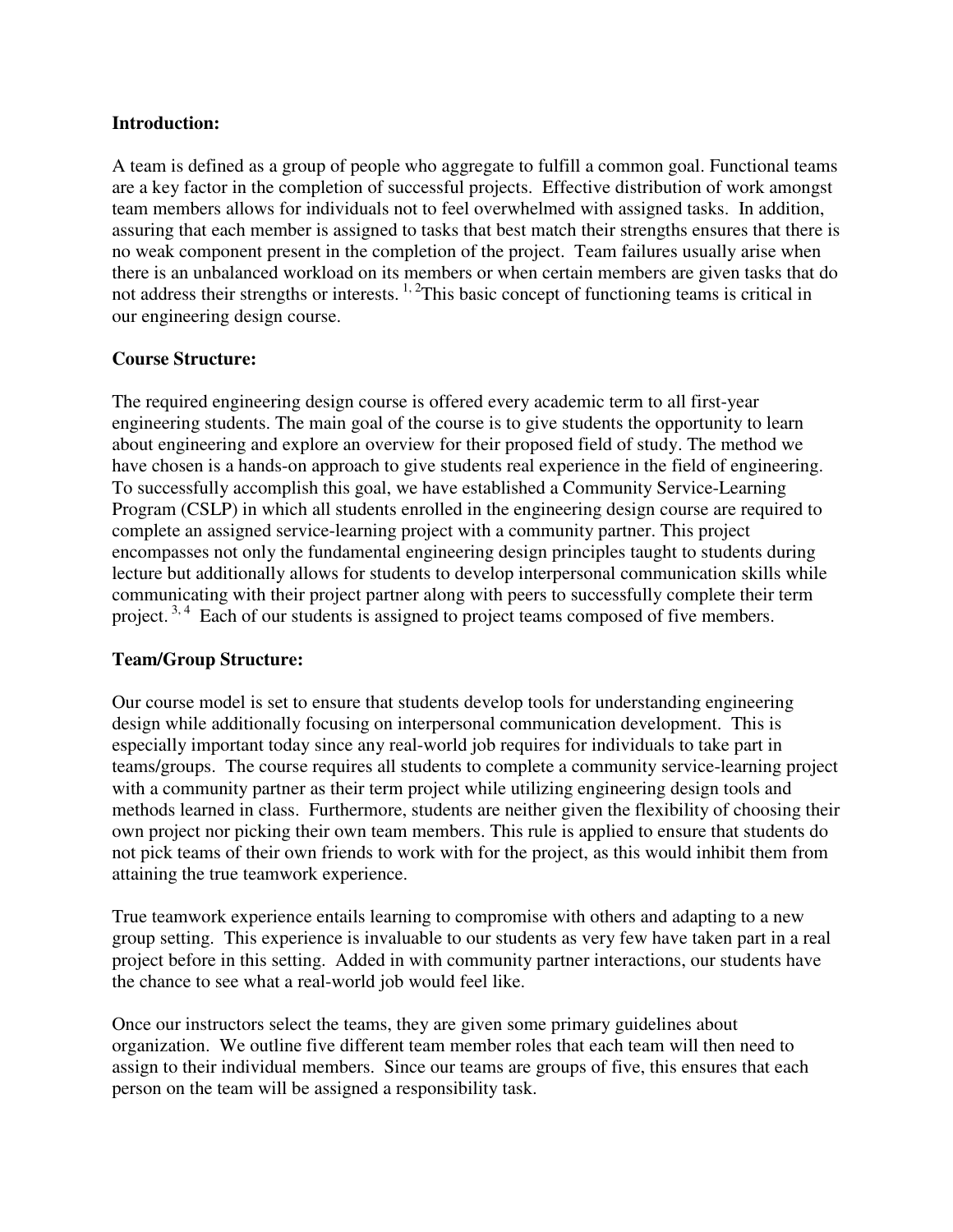The five roles are primary facilitator, secondary facilitator, conflict manager, timekeeper, and process observer. The role of the primary facilitator is to act as the lead liaison between the student team, instructors and community partners. Leadership skills and experience aid in the successful handling of this role. Aside from simply serving as the liaison, the primary facilitator is responsible for overseeing project management and completion.

However, anytime one single person is given too much control, there is always a chance for dictatorship to occur. To avoid this conflict, we ask students to assign the role of the secondary facilitator. This ensures that the primary facilitator will not overtake the group. In addition, if the primary facilitator cannot attend a meeting or fulfill his/her responsibility for any given the reason, the secondary facilitator can always fill this position.

The roles of conflict manager, timekeeper, and process observer are more behind the scenes for students who not necessarily feel comfortable in interacting with too many people. Every team is destined to have conflict regarding the project at some point during the duration of the project. The conflict manager is assumed to be the judge of the team and aid to solve any such conflict that may arise. The timekeeper is responsible for making sure that team meetings stay on track to assure that time is most efficiently spent in completing the project. This role is extremely important since our students are taking a full-college course load and do not need the additional burden of losing aimless time during group meetings. The roles of conflict manager and timekeeper are usually assigned to those who will be responsible for the major technical parts of the project. This assures that they have enough time to devote to both responsibilities.

Finally, the role of the process observer is assigned to those interested in writing. The course requires for weekly progress reports of the teams project and group development. In addition, each team is required to submit a final project report. This document contains a complete assessment of the project from its initial stages to final product such that the project can be replicated if the need exists or can be further expanded by a future group/team. The process observer is responsible for both the progress reports and the final project report. The process observer's task during each meeting is to take effective meeting notes accounting for both project completion and progress but also team dynamics. This aids in the completion of the reports required.

#### **Use of Assessment Survey:**

The assessment survey used in the course is administered online, thus making it easier for students to complete and for the staff to evaluate. Each student is asked to fill out this simple survey during their first meeting in class. The survey is designed to take no longer than ten minutes to avoid students losing interest in honestly completing it. It is broken into three major sections. Students complete the survey through simple drop-down menus, checkboxes, and fill in the blanks. We intentionally try and minimize the amount of free-response type questions on the survey. Many students do not provide enough information in such questions. Thus, the specific rating and multiple-choice questions provide better results. The questions posed by the survey are shown in Table 1.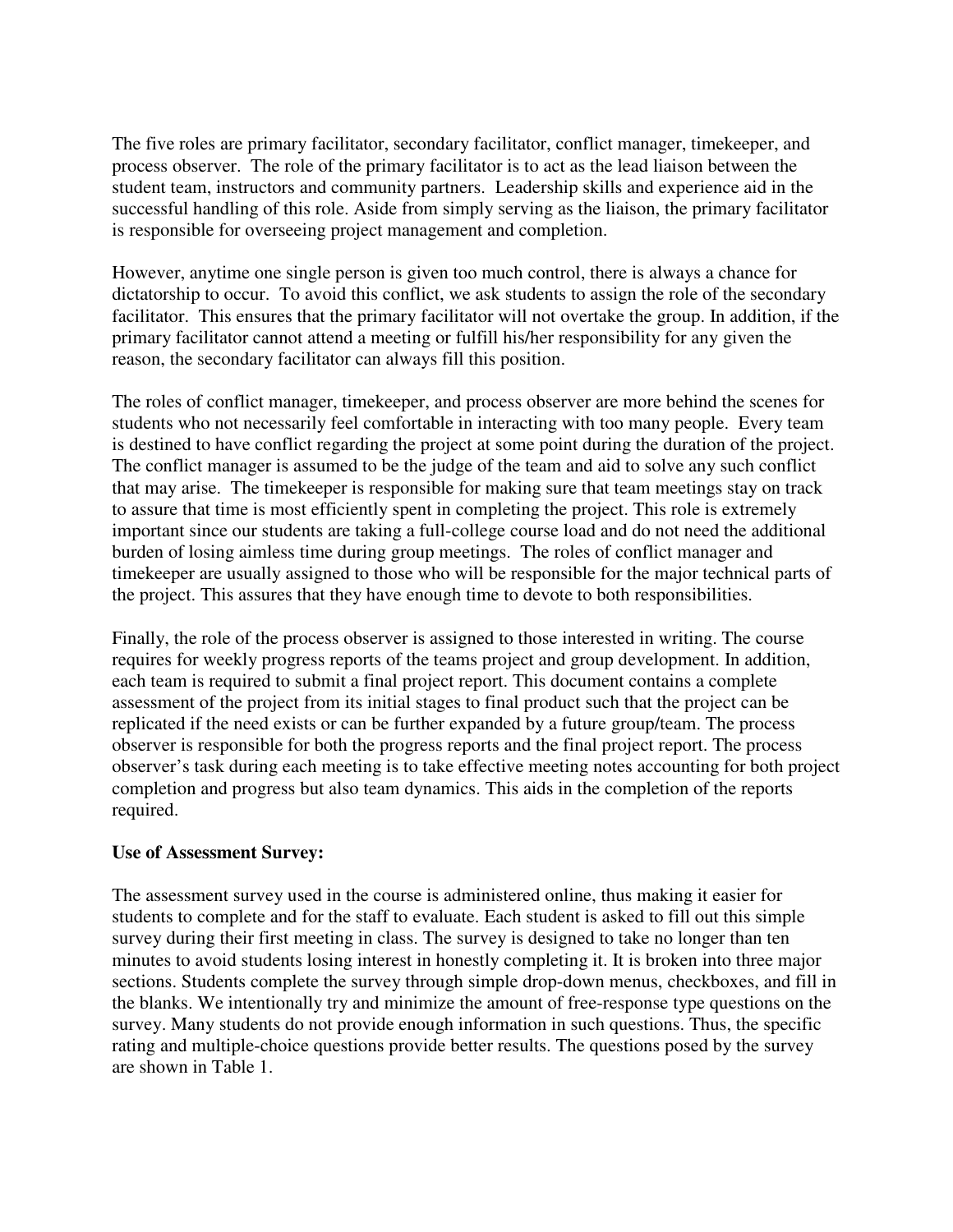#### Table 1: Assessment survey conducted in engineering design course.

### **Section 1: About You**

- Your Preferred Name
- Section
- Gender
- How do you describe your ethnicity/cultural background?
- Is English your native language?
	- o If not, what is/are?
- Are you an international student or an immigrant to the US?
	- o If so, in what country/countries have you spent most your life, and when did you come to the US?

# **Section 2: Academic Interests and Career Goals**

- What's your current first choice of a major?
- How confident are you in your first choice? (percentage)
- What's your second choice of a major?
- What's your first choice for a minor, if any, at this time?
- How clear are you on your plans for what you want to do as a career?
- How comfortable or happy are you with how clearly you have identified your career goals?
- How comfortable or happy are you with your progress towards achieving your career goals?
- How likely do you think it is that you will attend graduate school?

# **Section 3: Skills and Interests - Indicate knowledge and interest level.**

- MS Excel
- PowerPoint
- HTML
- Web Composition Software (e.g. Dreamweaver, FrontPage, etc...) In what programs?
- Drawing/Graphics Software In which programs?
- Programming Languages/Scripting In what languages?
- Macromedia Flash
- Database Applications or Programming In which programs?
- Design Software (e.g. Maya, Studio Tools, 3DMax, etc...) In which programs?
- Other CAD Software (e.g. Autocad, etc...) In which programs?
- Project Oriented Research (e.g. researching existing products, conducting informal surveys, etc...)
- Project Oriented Writing (e.g. summarizing team progress, taking meeting notes, etc...)
- Working with others as a team
- Leading or coordinating projects or teams
- Using personal video cameras
- Using video editing software (e.g. Final Cut Pro, Premiere, iMovie, etc...)
- Observing and describing team-related behavior and attitude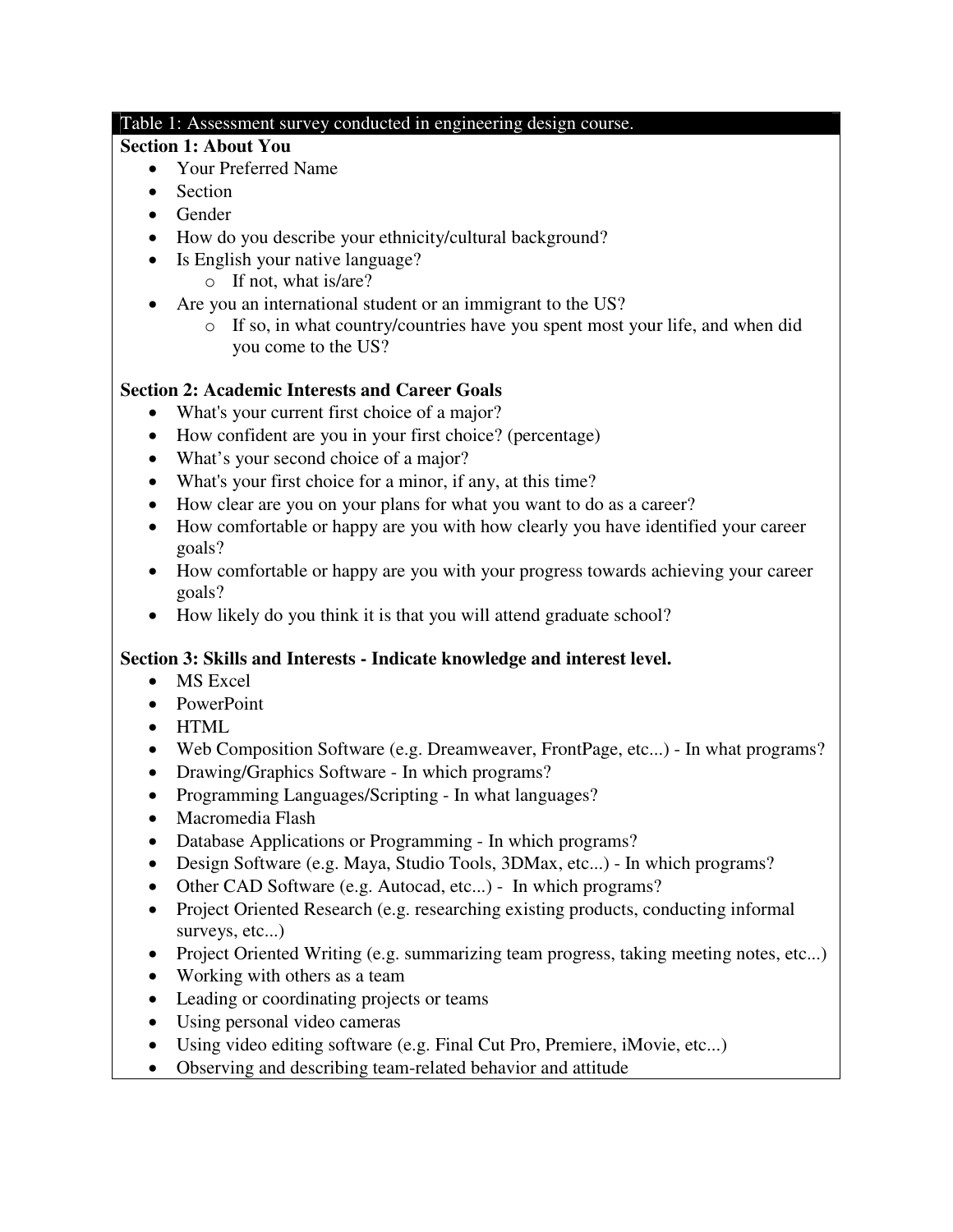The first section is a basic information section in which we ask students for demographic information such as their name, gender, nationality, and country of residence. This information is used for strictly objective purposes as explained later in this paper. The second section asks a series of questions regarding to the students academic interest, namely first choice for major and minor in the engineering school. The survey also asks for students to provide short answers for their career goals. The third section addresses the professional and technical skills set in which a student may have prior knowledge or interest. The main goal in this section is to learn about student strengths and weaknesses.

## **Use of Survey Results to Assign Project Teams/Groups:**

The information obtained from the second part of the survey pertaining to academic interests and career goals are used to assign students to specific project teams/groups. Our projects are grouped into five specific project genres. This enables us to ensure that students are assigned to types of projects that will appeal to their interest and serve as an introduction to design problems in that field. The current genres include: (1) assistive devices, (2) civil/architectural designs, (3) educational tools, (4) information technology, and (5) urban development. Table 2 shows the common majors that are associated to each of the project genres. Two majors that are unaddressed specifically – industrial engineering/operations research and applied physics/mathematics – are key to any of the five genres discussed. Industrial engineering/operations research students are useful for project management and for successful overseeing of team progress throughout the project. These students usually partake in the more non-technical parts of the process and in ensuring effective communication between the student team, client, and instructors. Applied physics/mathematics students are beneficial to each team, as they possess the technical computational skills required by the course for each project assigned.

| Table 2: Majors associated to project genres. |                                                          |  |  |  |
|-----------------------------------------------|----------------------------------------------------------|--|--|--|
| Genre                                         | <b>Major</b>                                             |  |  |  |
| Assistive devices                             | Biomedical/Chemical Engineering, Electrical Engineering, |  |  |  |
|                                               | Mechanical Engineering.                                  |  |  |  |
| Civil/architectural designs                   | Civil Engineering, Mechanical Engineering                |  |  |  |
| <b>Educational</b> tools                      | Computer Science, Computer Engineering                   |  |  |  |
| Information technology                        | Computer Science, Computer Engineering                   |  |  |  |
| Urban development                             | Civil Engineering, Earth and Environmental Engineering,  |  |  |  |
|                                               | Mechanical Engineering                                   |  |  |  |

Thus, when a student indicates at least a 70% confidence rate for their first choice of major we automatically assign the student to a project genre that matches their interests, as shown in Table 2. However, we cannot guarantee that students will always be assigned to the exact matching project genres due to the popularity of certain majors over others. In addition, students who are either undecided or uncertain about their choice of major are usually assigned appropriately depending on their other interests and listed career goals.

The demographic information obtained from section 1 of the survey ensures that a single gender does not get outnumbered in a team since this can cause social anxiety, team dysfunction, and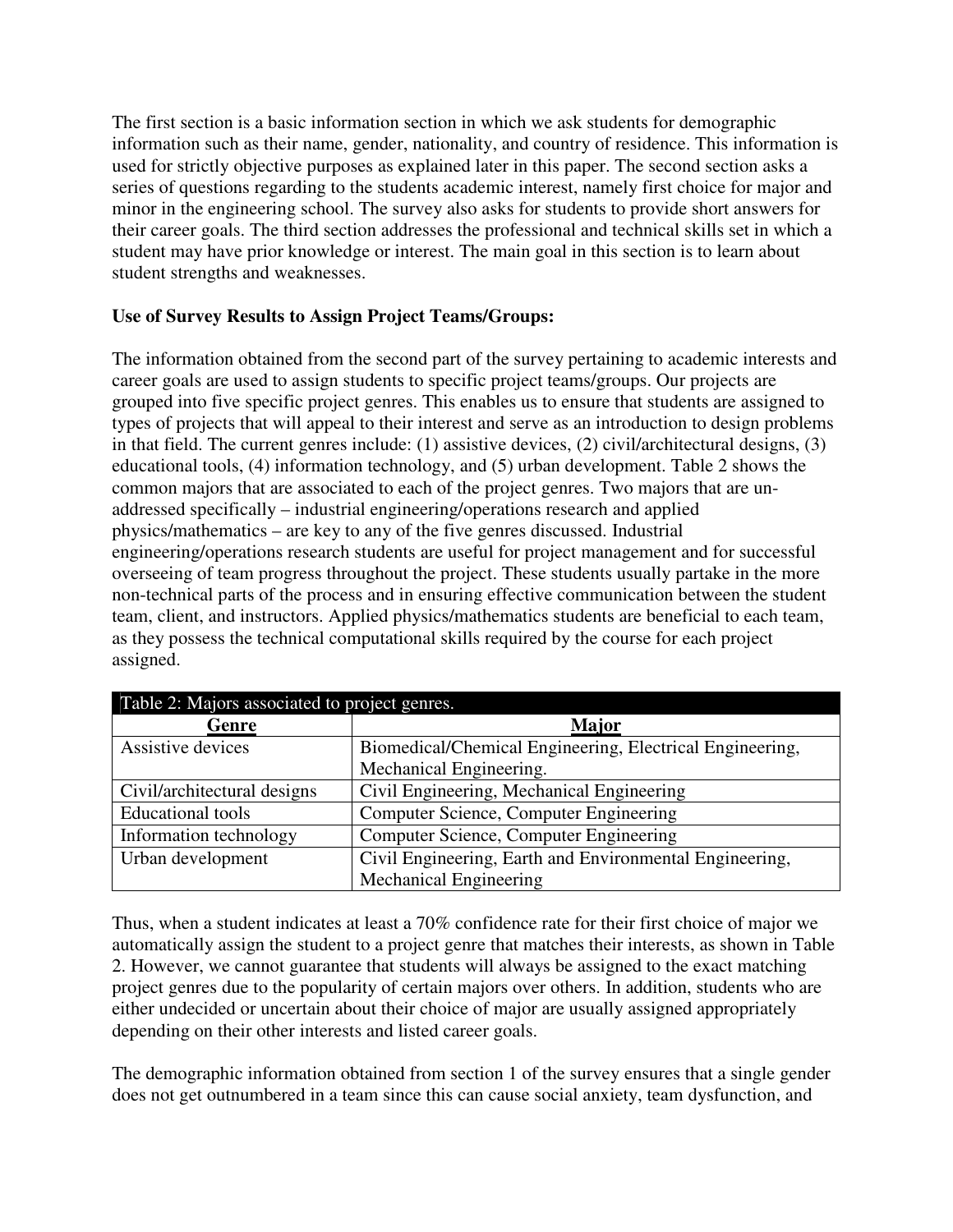unusual balance of power. In addition, many of the students in our course are international students whose communication skills may not be as strong as other students. For this reason, the country of residence and nationality questions are imperative in ascertaining that a group of potentially students with weaknesses in communication skills are not placed on the same team.

The skills acquisition in section 3 is imperative in ascertaining that each team has the basic skill set and interest level necessary to complete a particular project. Disinterested students often times lack in contributions made to their respective teams. Thus, we have noticed that interest rate is a great factor in the successful completion of our projects. Finally, we want to balance the amount of technical and managerial expertise in every team, so that no team has an unfair advantage or disadvantage.

## **Use of Survey Results to Assign Team/Group Role:**

Our five roles as discussed earlier are primary facilitator, secondary facilitator, conflict manager, timekeeper, and process observer. The primary and secondary facilitator roles are assigned to those students who indicated an interest in industrial engineering/operations research and those who noted prior experience leading or coordinating projects/teams in the skills acquisition portion of the survey. The role of conflict manager is designed for those who have prior experience of working with others as well as aptitude and interest for technical components that a project may require. The role of timekeeper is intentionally given to one of the students who will be involved with the technical aspects of the project. Thus, the individual selected for this specific role is determined by knowledge and aptitude for more computer based application. We tend to try keep the timekeeper and conflict manager roles open for the members of the team/group who will probably undertake the most responsibilities for the Finally, the process observer is selected based on experience and interest in project oriented writing and observation of teams/groups.

#### **Discussion:**

While we do not specifically assign students to particular team roles, our selection process ensues that there exists a viable candidate for each position both from the managerial and technical aspects. An interesting study would be to correlate our intended role assignment to the team/group's actual role assignment. We hypothesize that this would results in a high correlation given the success of our projects and students teams/groups.

The use and evolution of survey success can be effectively and easily seen by project completion and success rates. Since it's introduction in Spring 2003, the number of projects successfully attempted by students has been increasing. While it is improbable that 100% success rate will ever be attainable, we have successfully reached 80-90% success rates with completed projects by students. This increasing success rate indicates that students on teams are performing well together. Table 3 shows the steady growth of projects completed by our students. While class size does not vary per academic year, we have played with team/group sizes since the onset as well as the introduction of the assessment survey. Thus, our method of placement of students on teams using our relatively short survey is in turn effective.